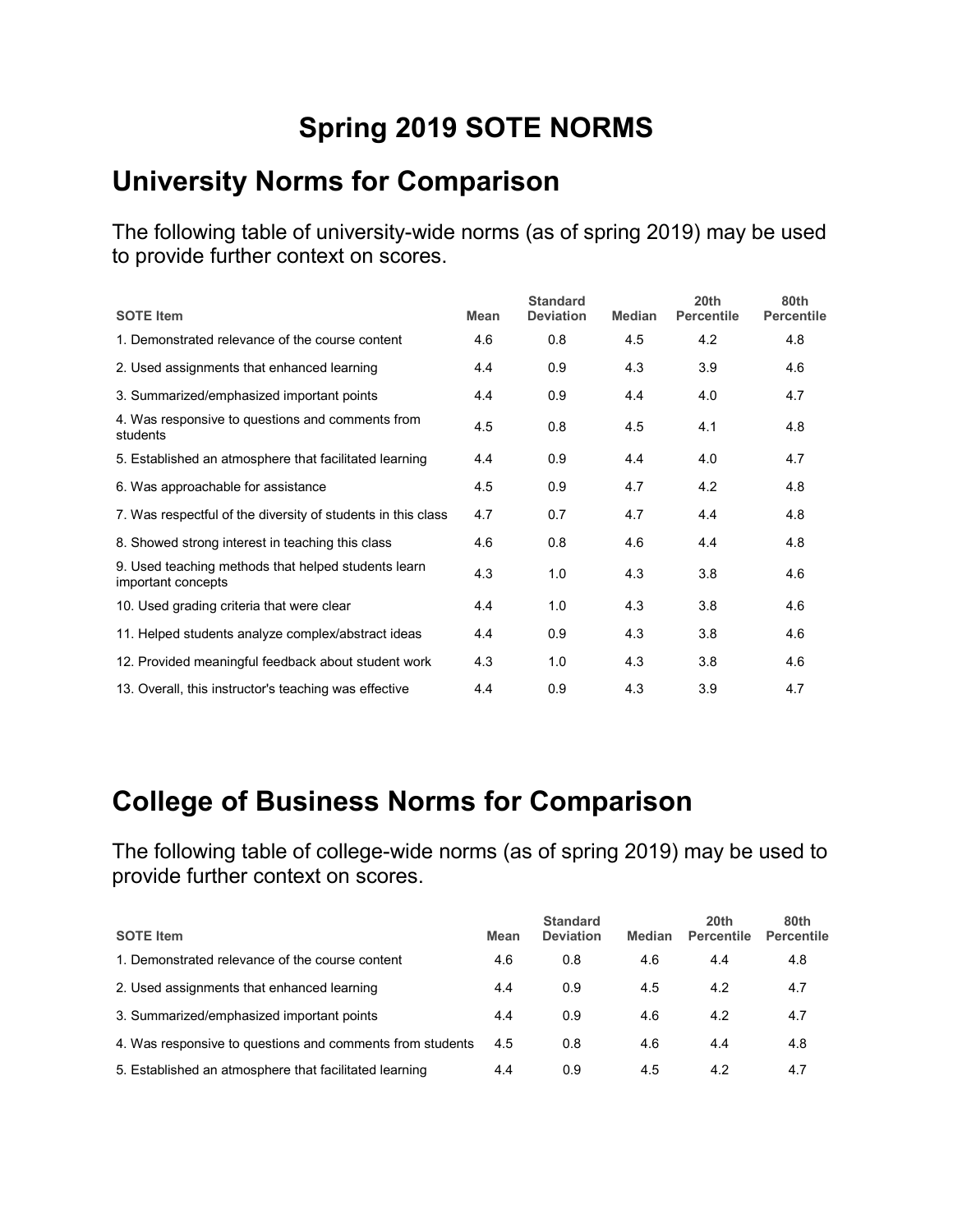| 6. Was approachable for assistance                                        | 4.5 | 0.8 | 4.6 | 4.3 | 4.8 |
|---------------------------------------------------------------------------|-----|-----|-----|-----|-----|
| 7. Was respectful of the diversity of students in this class              | 4.7 | 0.7 | 4.7 | 4.5 | 4.9 |
| 8. Showed strong interest in teaching this class                          | 4.6 | 0.8 | 4.7 | 4.5 | 4.9 |
| 9. Used teaching methods that helped students learn<br>important concepts | 4.3 | 1.0 | 4.4 | 4.0 | 4.7 |
| 10. Used grading criteria that were clear                                 | 4.4 | 0.9 | 4.5 | 4.1 | 4.7 |
| 11. Helped students analyze complex/abstract ideas                        | 4.3 | 0.9 | 4.5 | 4.1 | 4.7 |
| 12. Provided meaningful feedback about student work                       | 4.3 | 1.0 | 4.4 | 4.1 | 4.7 |
| 13. Overall, this instructor's teaching was effective                     | 4.4 | 0.9 | 4.5 | 4.1 | 4.7 |

# **College of Education Norms for Comparison**

| <b>SOTE Item</b>                                                          | Mean | <b>Standard</b><br><b>Deviation</b> | <b>Median</b> | 20th<br><b>Percentile</b> | 80th<br><b>Percentile</b> |
|---------------------------------------------------------------------------|------|-------------------------------------|---------------|---------------------------|---------------------------|
| 1. Demonstrated relevance of the course content                           | 4.7  | 0.6                                 | 4.7           | 4.2                       | 4.8                       |
| 2. Used assignments that enhanced learning                                | 4.5  | 0.8                                 | 4.5           | 4.0                       | 4.7                       |
| 3. Summarized/emphasized important points                                 | 4.6  | 0.8                                 | 4.6           | 4.1                       | 4.7                       |
| 4. Was responsive to questions and comments from students                 | 4.6  | 0.8                                 | 4.6           | 4.2                       | 4.8                       |
| 5. Established an atmosphere that facilitated learning                    | 4.5  | 0.8                                 | 4.5           | 4.0                       | 4.7                       |
| 6. Was approachable for assistance                                        | 4.6  | 0.7                                 | 4.6           | 4.2                       | 4.8                       |
| 7. Was respectful of the diversity of students in this class              | 4.8  | 0.6                                 | 4.7           | 4.4                       | 4.8                       |
| 8. Showed strong interest in teaching this class                          | 4.7  | 0.7                                 | 4.7           | 4.3                       | 4.8                       |
| 9. Used teaching methods that helped students learn important<br>concepts | 4.5  | 0.9                                 | 4.4           | 3.9                       | 4.6                       |
| 10. Used grading criteria that were clear                                 | 4.5  | 0.9                                 | 4.5           | 4.1                       | 4.7                       |
| 11. Helped students analyze complex/abstract ideas                        | 4.5  | 0.8                                 | 4.5           | 4.0                       | 4.7                       |
| 12. Provided meaningful feedback about student work                       | 4.5  | 0.9                                 | 4.4           | 3.9                       | 4.6                       |
| 13. Overall, this instructor's teaching was effective                     | 4.5  | 0.8                                 | 4.5           | 3.9                       | 4.7                       |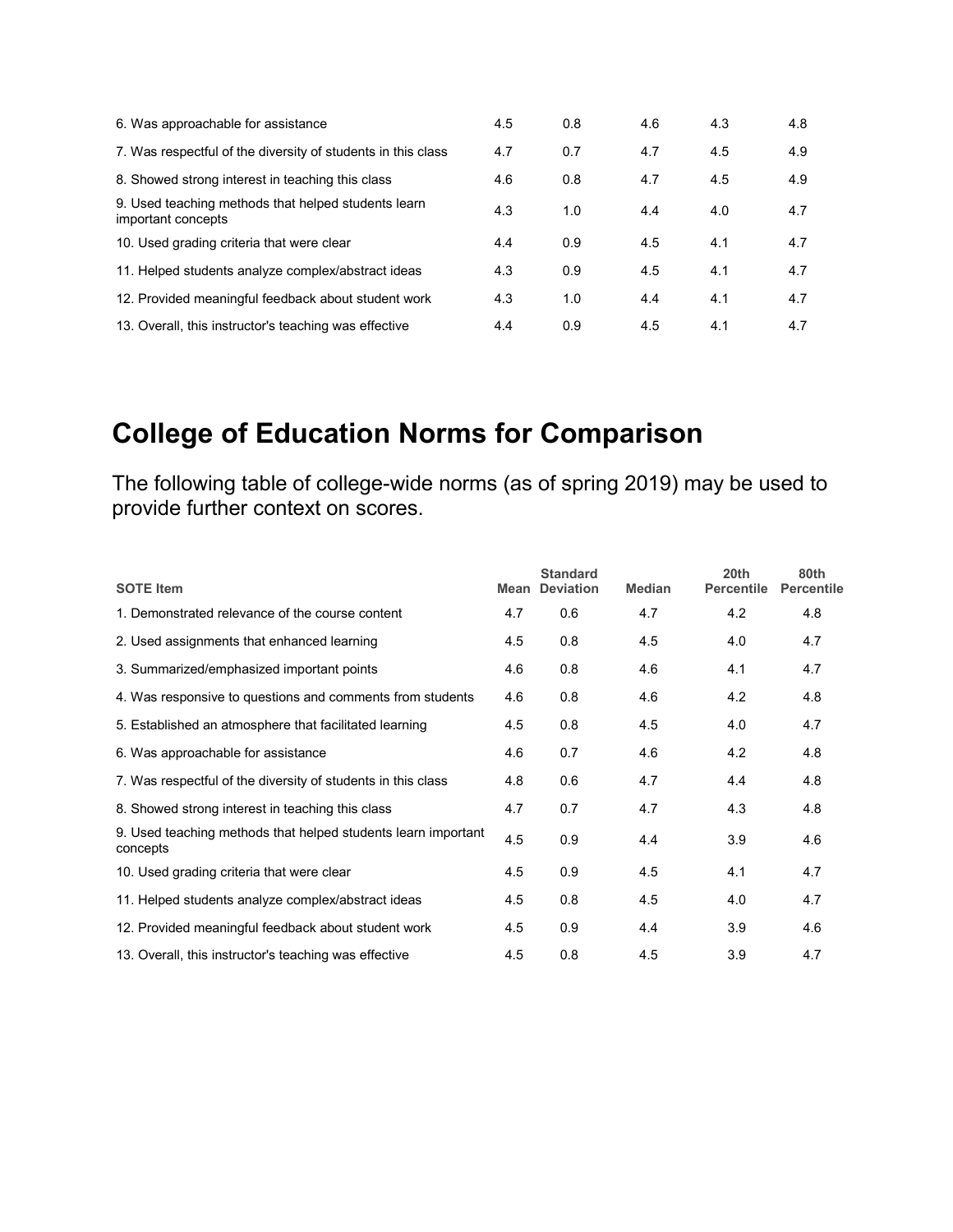## **College of Engineering Norms for Comparison**

The following table of college-wide norms (as of spring 2019) may be used to provide further context on scores.

| <b>SOTE Item</b>                                                          | Mean | <b>Standard</b><br><b>Deviation</b> | <b>Median</b> | 20 <sub>th</sub><br><b>Percentile</b> | 80th<br><b>Percentile</b> |
|---------------------------------------------------------------------------|------|-------------------------------------|---------------|---------------------------------------|---------------------------|
| 1. Demonstrated relevance of the course content                           | 4.4  | 0.9                                 | 4.5           | 4.2                                   | 4.8                       |
| 2. Used assignments that enhanced learning                                | 4.2  | 1.0                                 | 4.5           | 4.0                                   | 4.6                       |
| 3. Summarized/emphasized important points                                 | 4.3  | 1.0                                 | 4.6           | 4.0                                   | 4.7                       |
| 4. Was responsive to questions and comments<br>from students              | 4.3  | 1.0                                 | 4.5           | 4.2                                   | 4.7                       |
| 5. Established an atmosphere that facilitated<br>learning                 | 4.2  | 1.0                                 | 4.6           | 4.0                                   | 4.7                       |
| 6. Was approachable for assistance                                        | 4.3  | 1.0                                 | 4.7           | 4.1                                   | 4.7                       |
| 7. Was respectful of the diversity of students in<br>this class           | 4.5  | 0.8                                 | 4.7           | 4.4                                   | 4.8                       |
| 8. Showed strong interest in teaching this class                          | 4.4  | 0.9                                 | 4.4           | 4.2                                   | 4.8                       |
| 9. Used teaching methods that helped students<br>learn important concepts | 4.1  | 1.1                                 | 4.0           | 3.8                                   | 4.6                       |
| 10. Used grading criteria that were clear                                 | 4.2  | 1.0                                 | 4.5           | 4.0                                   | 4.6                       |
| 11. Helped students analyze complex/abstract<br>ideas                     | 4.2  | 1.0                                 | 4.5           | 3.9                                   | 4.6                       |
| 12. Provided meaningful feedback about student<br>work                    | 4.1  | 1.1                                 | 4.4           | 3.9                                   | 4.6                       |
| 13. Overall, this instructor's teaching was effective                     | 4.2  | 1.0                                 | 4.5           | 3.9                                   | 4.6                       |

# **College of Health and Human Sciences Norms for Comparison**

| <b>SOTE Item</b>                                             | Mean | <b>Standard</b><br><b>Deviation</b> | <b>Median</b> | 20th<br><b>Percentile</b> | 80th<br><b>Percentile</b> |
|--------------------------------------------------------------|------|-------------------------------------|---------------|---------------------------|---------------------------|
| 1. Demonstrated relevance of the course content              | 4.6  | 0.7                                 | 4.7           | 4.4                       | 4.9                       |
| 2. Used assignments that enhanced learning                   | 4.6  | 0.9                                 | 4.5           | 4.2                       | 4.8                       |
| 3. Summarized/emphasized important points                    | 4.5  | 0.8                                 | 4.6           | 4.3                       | 4.8                       |
| 4. Was responsive to questions and comments<br>from students | 4.6  | 0.8                                 | 4.6           | 4.4                       | 4.8                       |
| 5. Established an atmosphere that facilitated<br>learning    | 4.5  | 0.9                                 | 4.5           | 4.3                       | 4.8                       |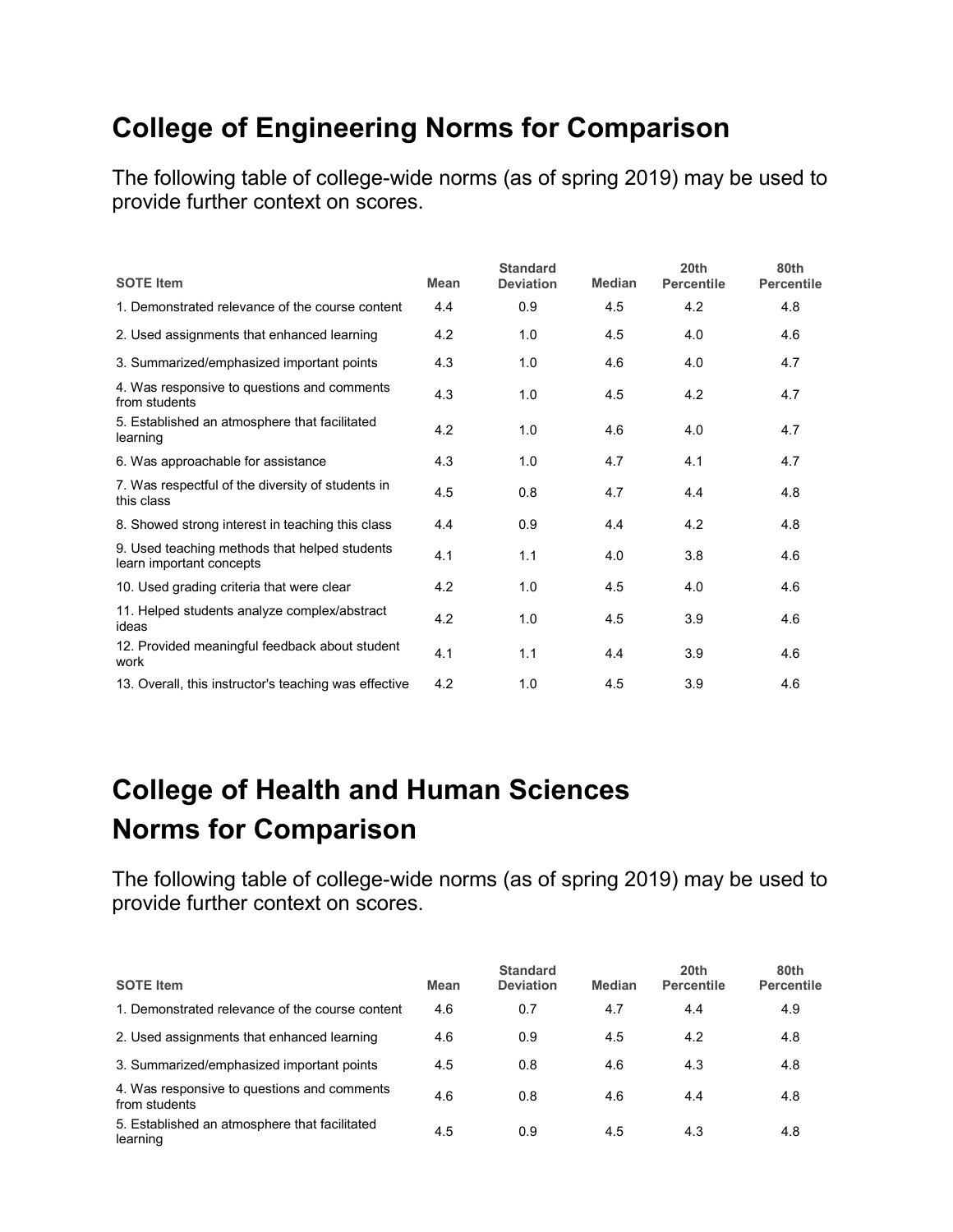| 6. Was approachable for assistance                                        | 4.6 | 0.8 | 4.6 | 4.4 | 4.9 |
|---------------------------------------------------------------------------|-----|-----|-----|-----|-----|
| 7. Was respectful of the diversity of students in<br>this class           | 4.7 | 0.6 | 4.7 | 4.6 | 4.9 |
| 8. Showed strong interest in teaching this class                          | 4.6 | 0.8 | 4.7 | 4.4 | 4.9 |
| 9. Used teaching methods that helped students<br>learn important concepts | 4.4 | 1.0 | 4.4 | 4.1 | 4.7 |
| 10. Used grading criteria that were clear                                 | 4.4 | 0.9 | 4.5 | 4.1 | 4.8 |
| 11. Helped students analyze complex/abstract<br>ideas                     | 4.4 | 0.9 | 4.5 | 4.2 | 4.8 |
| 12. Provided meaningful feedback about student<br>work                    | 4.4 | 1.0 | 4.4 | 4.1 | 4.7 |
| 13. Overall, this instructor's teaching was effective                     | 4.4 | 0.9 | 4.5 | 4.2 | 4.8 |

### **College of Humanities & The Arts Norms for Comparison**

| <b>SOTE Item</b>                                                          | <b>Mean</b> | <b>Standard</b><br><b>Deviation</b> | <b>Median</b> | 20 <sub>th</sub><br><b>Percentile</b> | 80th<br><b>Percentile</b> |
|---------------------------------------------------------------------------|-------------|-------------------------------------|---------------|---------------------------------------|---------------------------|
| 1. Demonstrated relevance of the course content                           | 4.6         | 0.7                                 | 4.7           | 4.5                                   | 4.9                       |
| 2. Used assignments that enhanced learning                                | 4.5         | 0.8                                 | 4.5           | 4.3                                   | 4.8                       |
| 3. Summarized/emphasized important points                                 | 4.5         | 0.8                                 | 4.6           | 4.3                                   | 4.8                       |
| 4. Was responsive to questions and comments<br>from students              | 4.6         | 0.7                                 | 4.6           | 4.4                                   | 4.9                       |
| 5. Established an atmosphere that facilitated<br>learning                 | 4.5         | 0.8                                 | 4.5           | 4.3                                   | 4.9                       |
| 6. Was approachable for assistance                                        | 4.6         | 0.7                                 | 4.6           | 4.4                                   | 4.9                       |
| 7. Was respectful of the diversity of students in<br>this class           | 4.7         | 0.6                                 | 4.7           | 4.6                                   | 4.9                       |
| 8. Showed strong interest in teaching this class                          | 4.7         | 0.7                                 | 4.7           | 4.6                                   | 4.9                       |
| 9. Used teaching methods that helped students<br>learn important concepts | 4.4         | 0.9                                 | 4.4           | 4.1                                   | 4.8                       |
| 10. Used grading criteria that were clear                                 | 4.4         | 0.9                                 | 4.5           | 4.1                                   | 4.8                       |
| 11. Helped students analyze complex/abstract<br>ideas                     | 4.5         | 0.8                                 | 4.5           | 4.3                                   | 4.8                       |
| 12. Provided meaningful feedback about student<br>work                    | 4.5         | 0.9                                 | 4.4           | 4.3                                   | 4.8                       |
| 13. Overall, this instructor's teaching was effective                     | 4.5         | 0.8                                 | 4.5           | 4.2                                   | 4.8                       |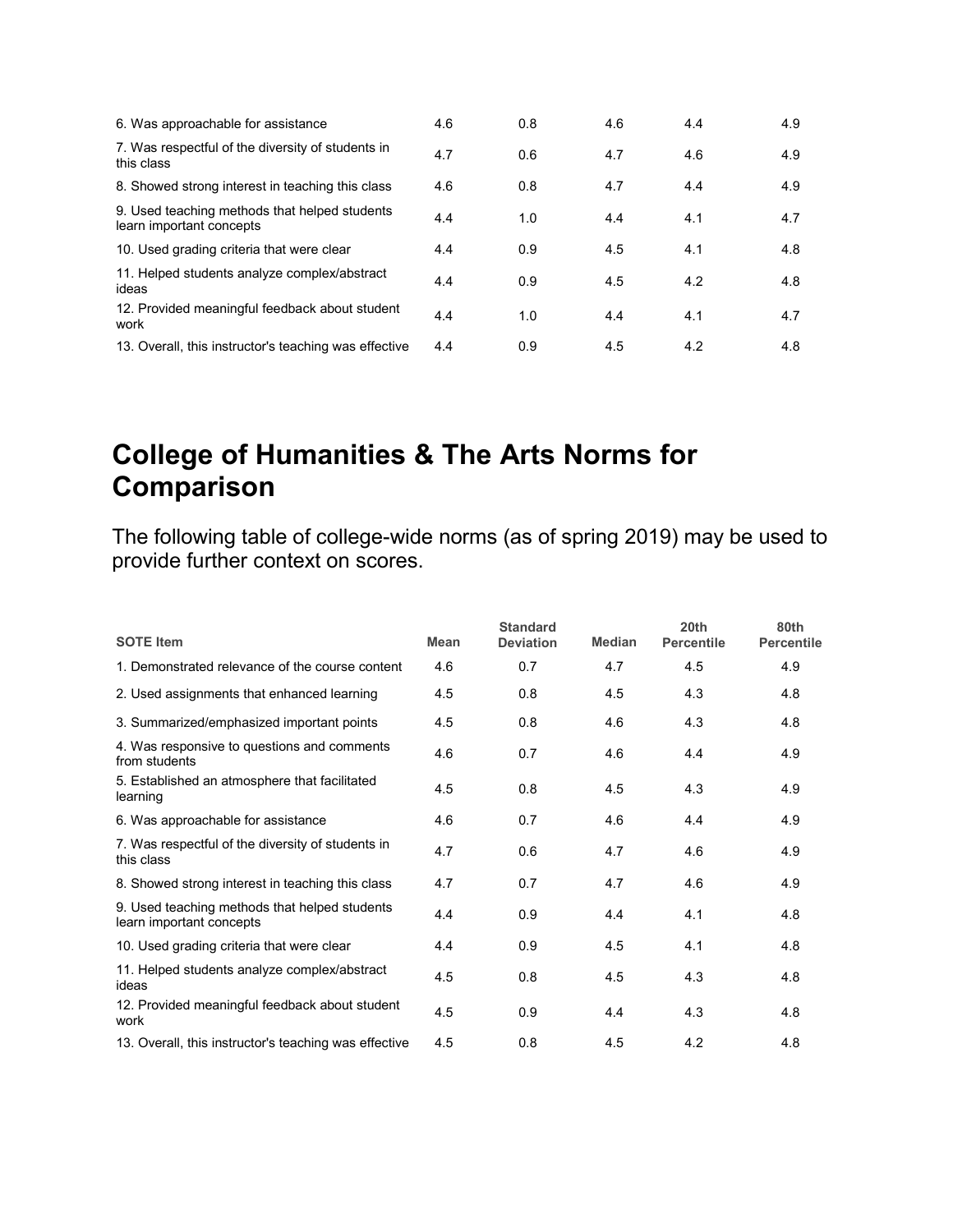## **College of Science Norms for Comparison**

The following table of college-wide norms (as of spring 2019) may be used to provide further context on scores.

| <b>SOTE Item</b>                                                          | Mean | <b>Standard</b><br><b>Deviation</b> | <b>Median</b> | 20 <sub>th</sub><br><b>Percentile</b> | 80th<br><b>Percentile</b> |
|---------------------------------------------------------------------------|------|-------------------------------------|---------------|---------------------------------------|---------------------------|
| 1. Demonstrated relevance of the course content                           | 4.5  | 0.8                                 | 4.6           | 4.3                                   | 4.8                       |
| 2. Used assignments that enhanced learning                                | 4.3  | 1.0                                 | 4.5           | 4.1                                   | 4.8                       |
| 3. Summarized/emphasized important points                                 | 4.3  | 0.9                                 | 4.6           | 4.1                                   | 4.8                       |
| 4. Was responsive to questions and comments<br>from students              | 4.4  | 0.9                                 | 4.6           | 4.3                                   | 4.9                       |
| 5. Established an atmosphere that facilitated<br>learning                 | 4.3  | 1.0                                 | 4.5           | 4.1                                   | 4.8                       |
| 6. Was approachable for assistance                                        | 4.4  | 0.9                                 | 4.6           | 4.3                                   | 4.9                       |
| 7. Was respectful of the diversity of students in<br>this class           | 4.6  | 0.7                                 | 4.7           | 4.5                                   | 4.9                       |
| 8. Showed strong interest in teaching this class                          | 4.5  | 0.8                                 | 4.7           | 4.4                                   | 4.9                       |
| 9. Used teaching methods that helped students<br>learn important concepts | 4.2  | 1.1                                 | 4.4           | 3.9                                   | 4.7                       |
| 10. Used grading criteria that were clear                                 | 4.3  | 1.0                                 | 4.5           | 4.1                                   | 4.8                       |
| 11. Helped students analyze complex/abstract<br>ideas                     | 4.2  | 1.0                                 | 4.5           | 4.0                                   | 4.7                       |
| 12. Provided meaningful feedback about student<br>work                    | 4.1  | 1.1                                 | 4.4           | 3.9                                   | 4.7                       |
| 13. Overall, this instructor's teaching was effective                     | 4.2  | 1.0                                 | 4.5           | 4.0                                   | 4.8                       |

### **College of Social Sciences Norms for Comparison**

| <b>SOTE Item</b>                                             | Mean | <b>Standard</b><br><b>Deviation</b> | <b>Median</b> | 20 <sub>th</sub><br><b>Percentile</b> | 80th<br><b>Percentile</b> |
|--------------------------------------------------------------|------|-------------------------------------|---------------|---------------------------------------|---------------------------|
| 1. Demonstrated relevance of the course content              | 4.6  | 0.7                                 | 4.7           | 4.5                                   | 4.9                       |
| 2. Used assignments that enhanced learning                   | 4.4  | 0.9                                 | 4.5           | 4.2                                   | 4.8                       |
| 3. Summarized/emphasized important points                    | 4.4  | 0.8                                 | 4.6           | 4.3                                   | 4.8                       |
| 4. Was responsive to questions and comments<br>from students | 4.5  | 0.8                                 | 4.6           | 4.4                                   | 4.9                       |
| 5. Established an atmosphere that facilitated<br>learning    | 4.4  | 0.9                                 | 4.5           | 4.3                                   | 4.8                       |